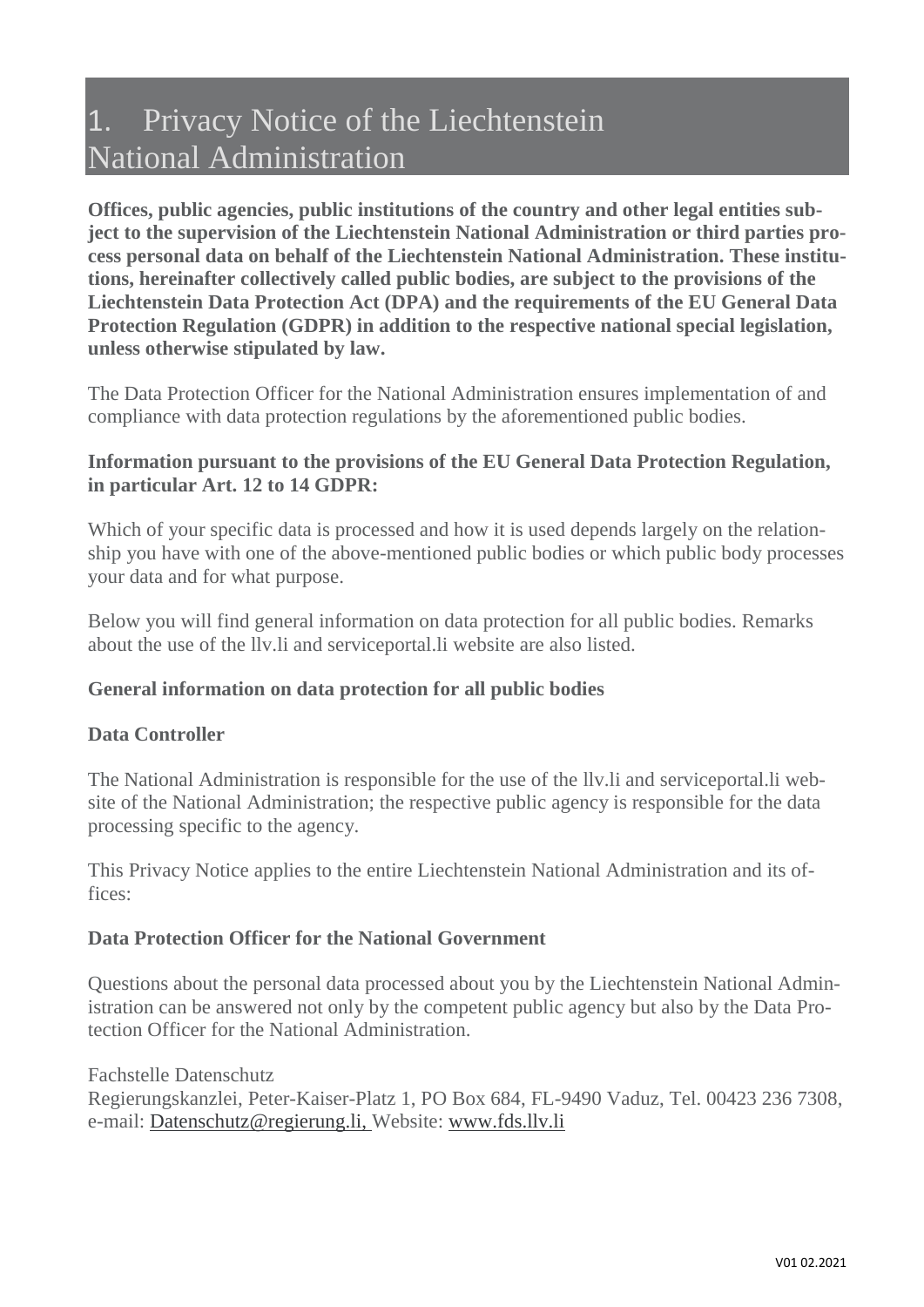# **Special information concerning essential terminology, data processing and the legal basis as well as the rights of data subjects**

# **Definition of personal data and sensitive data**

Personal data means all information relating to an identified or identifiable natural person. Fully anonymised information is not considered to constitute personal data. A natural person is considered identifiable if they can be directly or indirectly identified, in particular through attribution to an identifier such as a name, a reference number, locational data, an online reference identifier (IP address) or one or more special characteristics that express the physical, physiological, genetic, psychological, economic, cultural or social identity of these natural persons.

Personal data includes, in particular, information such as your (correct) name, address or telephone number. This may also include your e-mail address, insofar as it contains your name and this can be used to determine your identity. Information that does not contain any reference to your identity, e.g. only age or gender, does not constitute personal data.

Sensitive data constitutes personal data that reveals racial or ethnic origin, political opinions, religious or philosophical beliefs or trade union membership. Similarly, the category of sensitive data includes the processing of genetic data, biometric data uniquely identifying a natural person, health data or data concerning a natural person's sex life or sexual orientation.

# **Data subject**

The data subject is any identified or identifiable or natural person whose personal data is processed by the data controller responsible for the processing.

# **Collection and processing of personal data**

As a rule, you can use the llv.li and serviceportal.li website without actively providing personal data. However, certain personal data is processed automatically. Details regarding automated data processing can be found below in the section: General information about visiting the website llv.li and serviceportal.li.

Sooner or later, all citizens or all natural persons approach a public office of the National Administration with a request. As a rule, the public office will then need to process personal data to process the respective request. The collection and processing of personal data by individual public bodies is performed in accordance with the requirements of the EU General Data Protection Regulation (GDPR), the national Data Protection Act and the respective national special legislation. The processing of personal data by a public office may be performed, inter alia, by collecting, storing, using, transmitting, linking, making available for retrieval or by erasing and destroying.

# **Legal principles**

The activities of the public agencies of the Liechtenstein National Administration are based on their respective legal mandates. The specific laws are usually listed on the website of the respective public agency or linked to the applicable regulations and laws. The legal basis for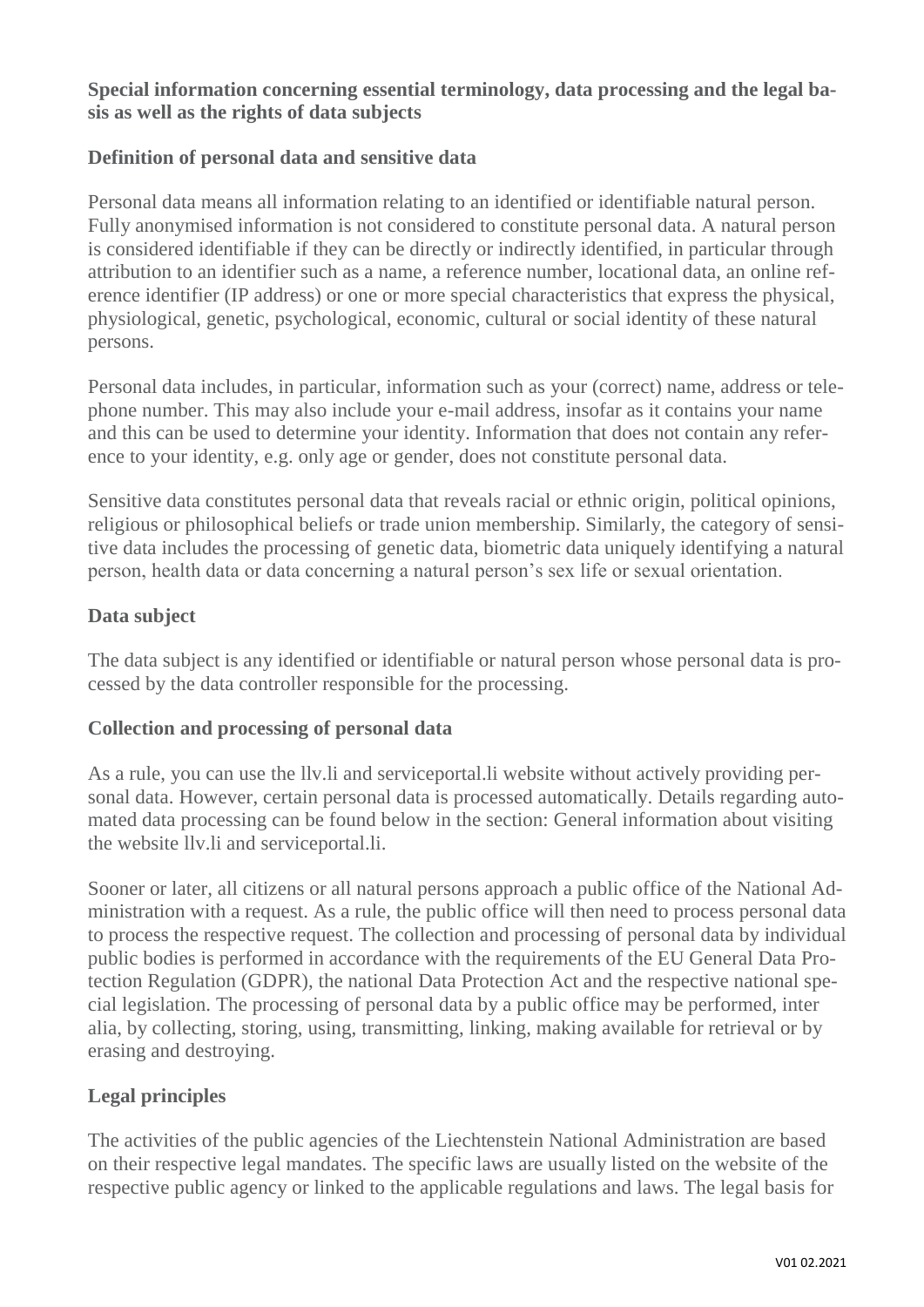the processing of your personal data is therefore at least Article 6 Para. 1 e) of the General Data Protection Regulation (GDPR) in conjunction with Article 4 of the Liechtenstein Data Protection Act (DPA). These legal bases allow the Liechtenstein National Administration to process your personal data that is necessary for the fulfilment of the tasks incumbent upon it.

# **Transfer of data to third parties**

Data will be passed on to third parties only within the framework of the statutory provisions. Third-party services may be used, which are then obligated as so-called processors to comply with the data protection concerns and requirements. The processor is a natural person or legal entity, public authority, institution or another body that processes personal data on behalf of the Data Controller.

Under certain circumstances, public bodies may also jointly determine their data processing operations with other data controllers. In such cases, joint responsibility is also regulated in accordance with the provisions of the GDPR and the DPA.

# **Data transfer to a third country / outside the EU**

If we transfer personal data to service providers outside the EU, this will only be done if the third country has been confirmed by the EU Commission to have an adequate level of data protection or if other appropriate data protection guarantees, e.g. standard EU contractual clauses, are in place. A list of third countries and international organisations with an adequate level of data protection can be found in Appendix 1 of the Data Protection Ordinance (DPO).

# **Duration of the storage and erasure of personal data**

Following collection by the respective public body of the National Administration, your data will be stored for as long as is necessary for the respective fulfilment of tasks, taking statutory retention periods into account. An overview of the statutory retention periods can be found on the website of the supervisory authority, [www.datenschutzstelle.li](http://www.datenschutzstelle.li/) in the Services section.

The data saved at the National Administration will be deleted as soon as this is no longer required for its original purpose and this is compatible with statutory retention obligations. Insofar as data of the data subject is not erased because it is required for other purposes permitted by law, its processing shall be limited.

# **Your rights as a data subject**

# **1. Right to request information:**

You have the right at any time, informally and without providing grounds, to obtain information about the data stored about you. This also applies to their origin as well as recipients and furthermore to the purpose of the storage. This information will be provided free of charge (Art. 15 GDPR). Requests for information about your stored data should be addressed directly to the relevant public body or to the Data Protection Authority.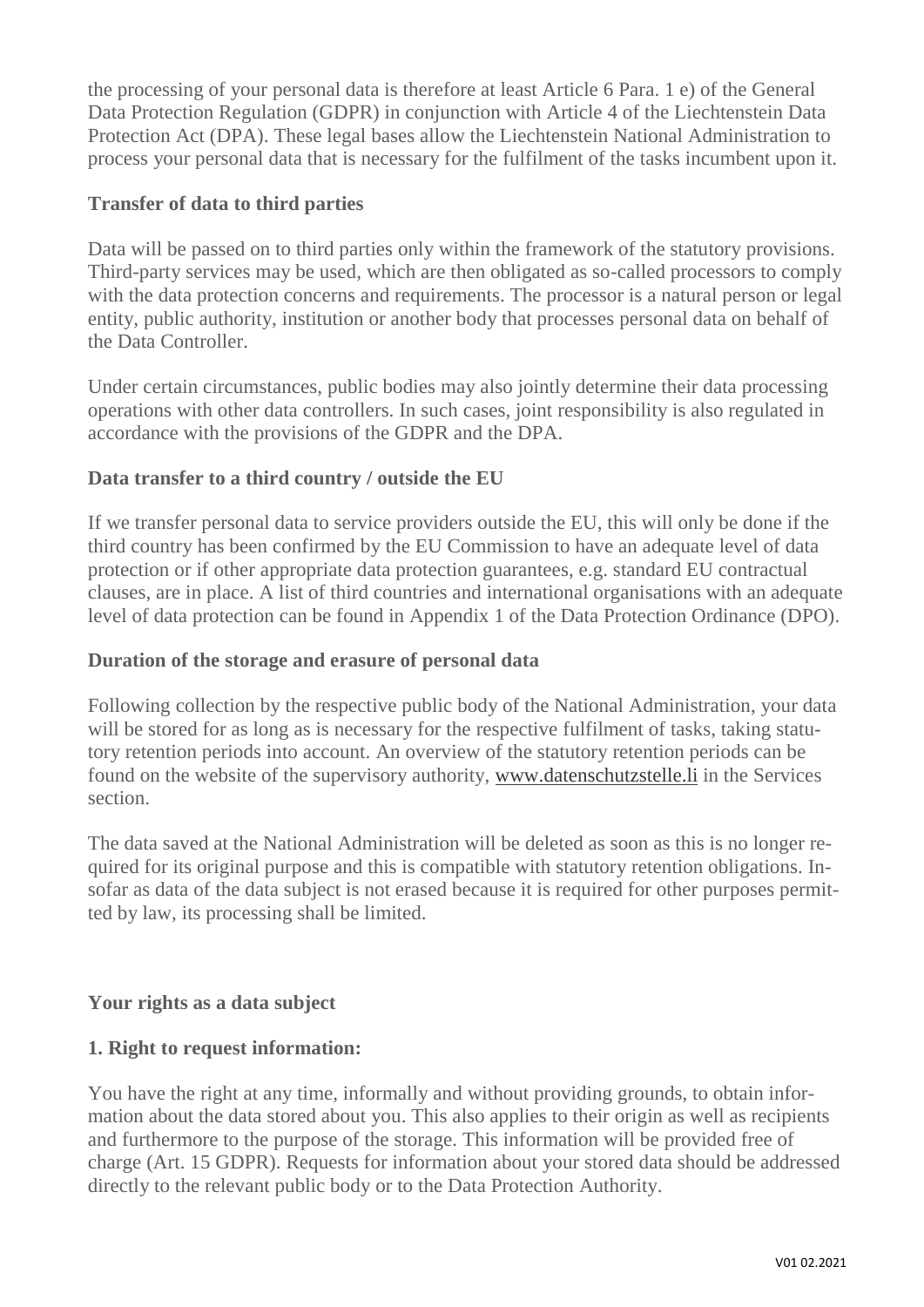# **2. Rectification, restriction of processing, erasure, complaint, withdrawal of consent, data transmission:**

In addition, you have other rights, such as the right to correct inaccurate data, to restrict processing and to erase your personal data (Art. 16 GDPR, Art. 17 GDPR, Art. 18 GDPR), as well as data transmission, provided that the requirements are met (Art. 20 GDPR).

In the event of the assumption of unlawful data processing, you can file a complaint with the supervisory authority responsible for us, the Data Protection Authority (Datenschutzstelle – DSS), [www.datenschutzstelle.li,](http://www.datenschutzstelle.li/) at any time. If you have given your consent to the National Administration, you can revoke this consent at any time with effect for the future (Art. 7 GDPR).

## **3. Right to object:**

Insofar as we process your personal data not on the basis of consent but instead on the basis of a legal circumstance such as e.g. Art. 6 Para. 1 e) GDPR, you may object to the future processing of your personal data for reasons arising out of the existence of your particular situation at any time (Art. 21 GDPR). The existence of a special situation is subject to individual consideration.

If you wish to exercise your aforementioned rights, we shall examine whether the statutory preconditions for this have been fulfilled.

# **General information about visiting the website llv.li and serviceportal.li**

#### **Voluntary personal details**

Our processing of the personal data of our users is limited to the data that is required to provide a properly functioning website as well as our contents and services. We process personal data of our users only for the purposes agreed with you or if another legal basis (within the meaning of the GDPR) exists. We collect only the personal data that is actually required to perform and carry out our tasks and services or that you have made available to us voluntarily. These are:

- Contact data (e.g. e-mail address)
- Content data (e.g. text entries)
- Usage data (e.g. websites visited, interest in content, access times)
- Meta/communication data (e.g. device and browser information, IP address)
- Data in connection with online forms (e.g. applications, notifications)

As soon as you access a page of our website as well as the online services embedded in our website, the IP address, the URL address of the accessed page, the date and time of access as well as information on the browser (program, version, PC or mobile, etc.) are stored on our web servers in so-called log files (web server log). These logs are used exclusively for technical purposes – e.g. to clarify technical problems – and for information security; they are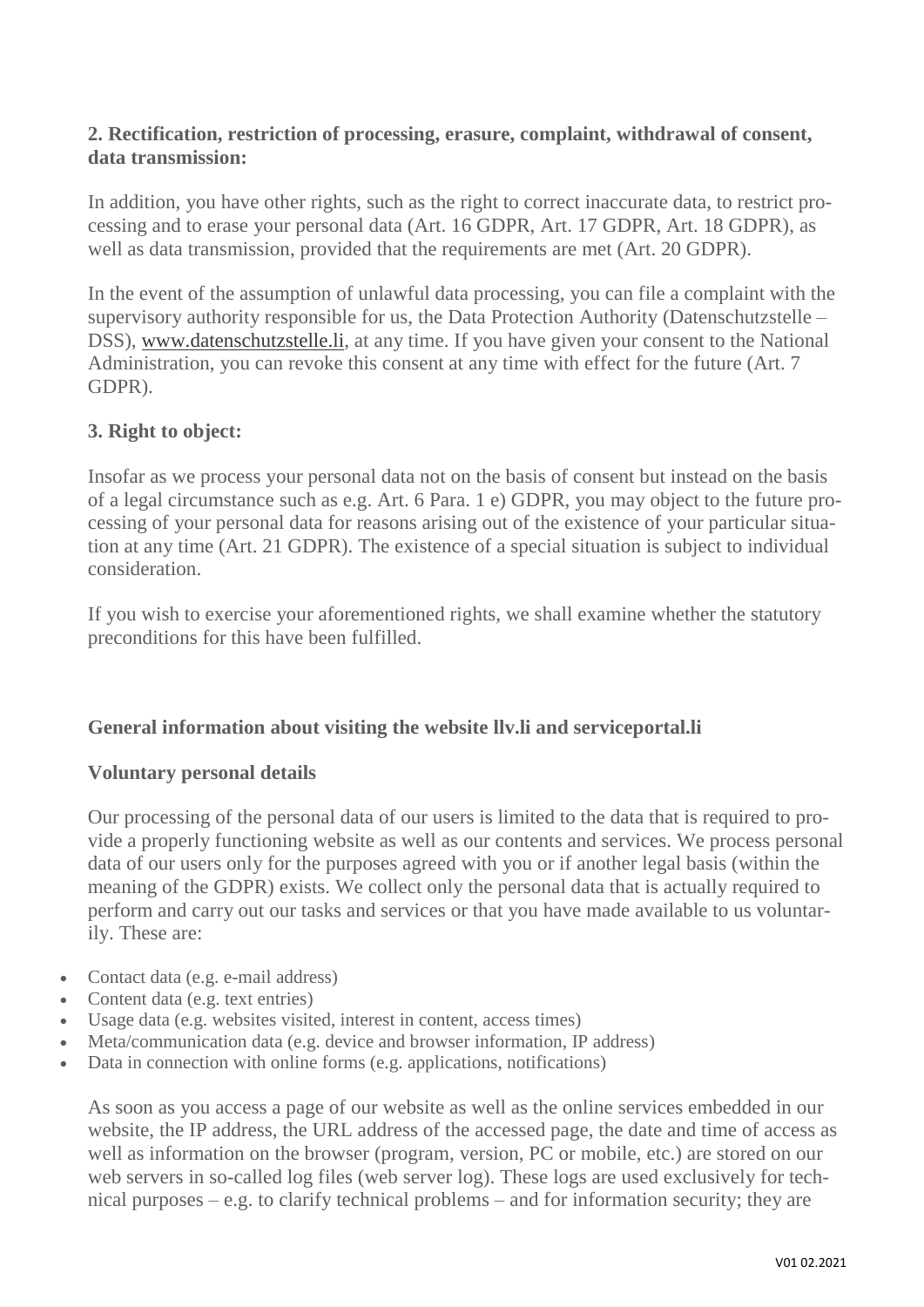neither evaluated in any other way nor linked to other data. This logging data is automatically deleted after 48 weeks.

## **Purpose of the processing**

- Provision of this website, its functions and contents
- Responding to contact requests and communicating with users
- Rendering the services described in the contents
- Security measures
- Reach measurement and statistics

#### **Relevant legal basis regarding website**

The legal basis for data processing in connection with our website are the provisions contained in Liechtenstein legislation for the fulfilment of the tasks of the Liechtenstein National Administration.

#### **Erasure of data generated by visiting the website llv.li and serviceportal.li**

Data processed by us shall be erased or subject to restricted utilisation pursuant to Arts. 17 and 18 GDPR. Unless expressly specified within the context of this Privacy Notice, the data saved by us will be deleted as soon as this is no longer required for its original purpose and this is compatible with statutory retention obligations.

#### **Cookies**

We use cookies on our website in order to make our services more user-friendly. Cookies are small computer files that your browser automatically creates and are saved on your device (laptop, tablet, smartphone etc.) when you visit our website. This enables us to identify your browser the next time you visit.

If you do not want this to happen, you may use browser settings to inform you about the use of cookies, enabling you to permit this on a case-by-case basis. We wish to point out, however, that deactivation will mean you cannot use all of the functions of our website.

#### **Matomo - Web Analysis**

We use Matomo for web analysis. This is an open source web analysis tool that creates evaluations using cookie technologies. These are text files that are stored on your end device (laptop, tablet, smartphone, etc.) and transmit and store information obtained back to us or our processor. This enables us to evaluate and analyze your usage behavior when visiting and using our website. The hosting of the Matomo database is outsourced to our processor, Ops One AG, based in Switzerland. The information generated by means of cookies about your use of our website is not passed on to third parties.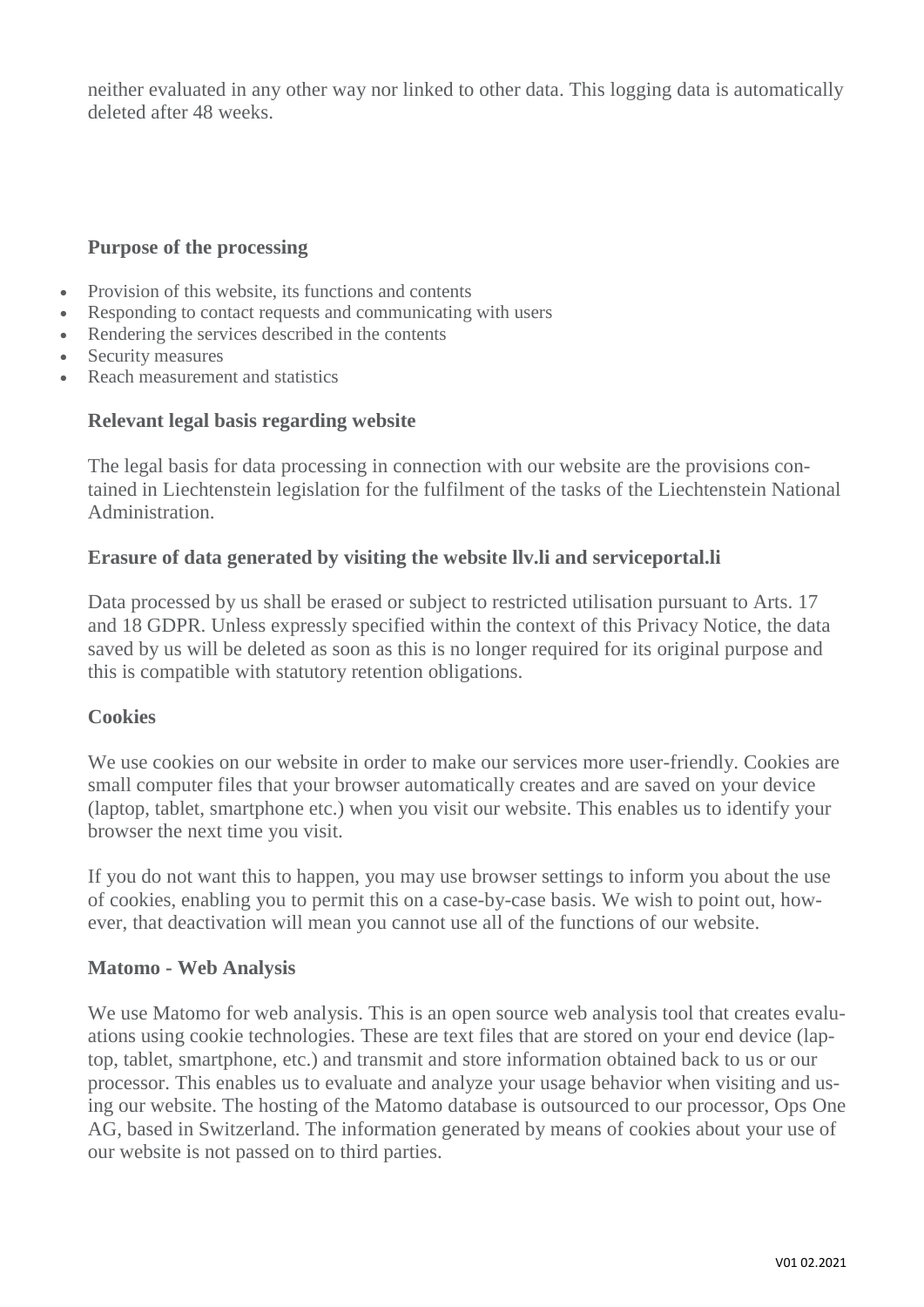To protect your data, we have made additional configurations in Matomo, your IP address is recorded exclusively shortened, the processing of your personal usage data is thus anonymized. We cannot draw any conclusions about your person.

We understand the evaluations and analyses as part of our Internet service and thus follow our public mandate from Art. 6 (1) e) DSGVO, Art. 4 DSG as well as from the EU Regulation 2018/1724 on the single digital gateway to procedures, etc. Our goal is to constantly improve our website and adapt it to the needs of our visitors. If you do not wish web analytics using your data, you can independently disable the storage of cookies in your browser. However, this may mean that you can no longer use some functions of our website that require identification, e.g. newsletter registration.

If you are interested in further information on the terms of use of Matomo and the corresponding data protection regulations, you will find it on the following website: https://matomo.org/privacy/ .

# **Search field**

The search function built into our website is a service provided by Elasticsearch BV ("Elasticsearch"). This means, inter alia, that your IP address and the search query you enter in this search box will be forwarded to Elasticsearch. You acknowledge and agree that the Privacy Notice of Elasticsearch (under https://www.elastic.co/legal/privacy-statement) applies to your use of the search field.

# **Feedback function**

When you access the feedback function on our website, an e-mail is created. Information about the sub-page from which you accessed the feedback function, as well as the browser you are using and the associated components (e.g. .NET version) are recorded in the subject line. This information is used exclusively to clarify technical problems in connection with your request that you send us via the feedback function. All other information in your e-mail will only be used to process your request.

#### **e-mails sent to us**

We draw your attention to the fact that – subject to an explicit agreement and configuration – e-mails to us are sent without encryption.

If you wish to transmit confidential or sensitive information, please contact the relevant office in advance to agree on a secure method to transmit the data.

# **Newsletter**

Entering the salutation, last name and first name is voluntary when registering for one of the newsletters of the Liechtenstein National Administration, and serves merely to address the recipient in the newsletter.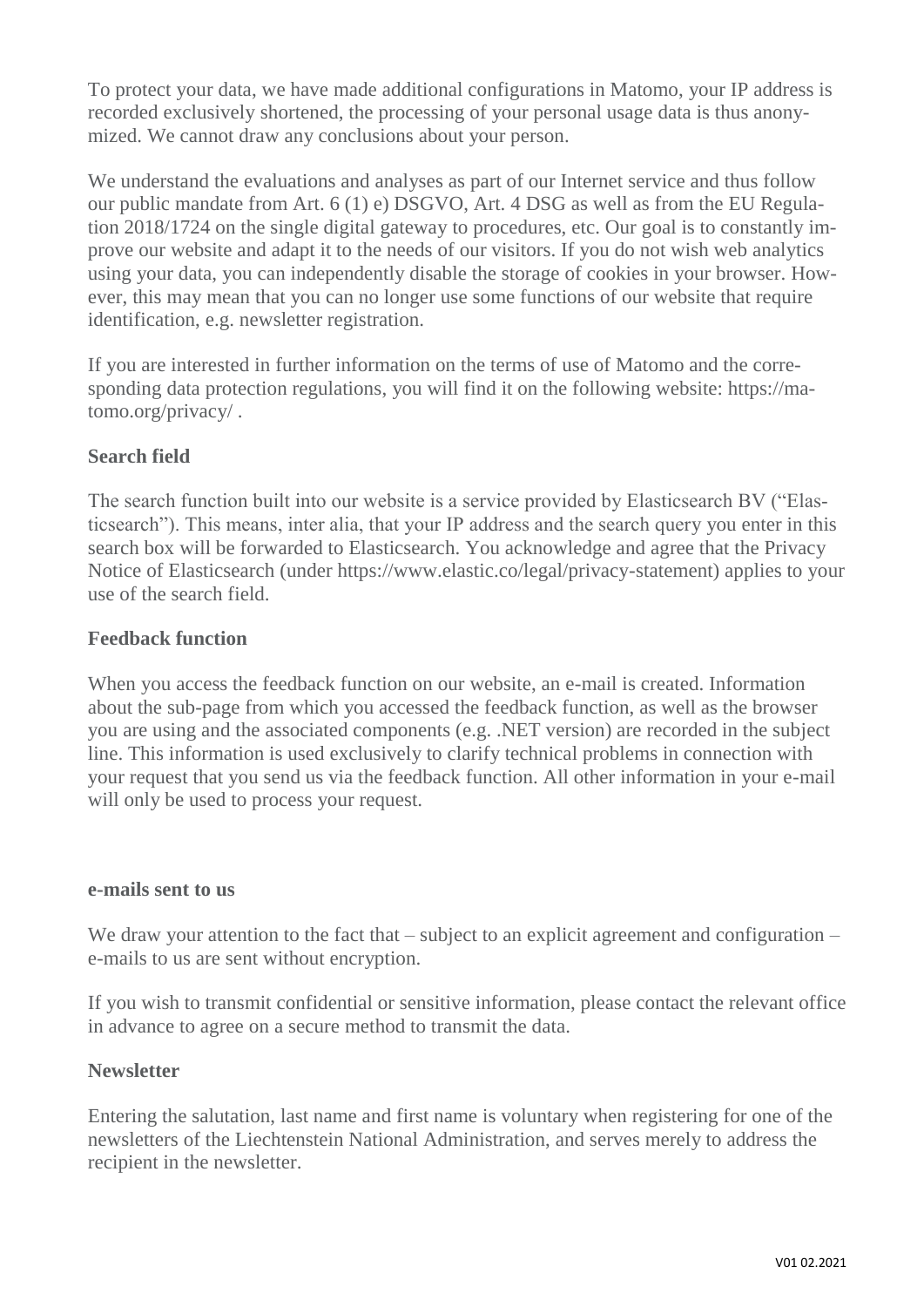By entering the e-mail address and, if applicable, the salutation, last name and first name, as well as selecting one or more newsletters and transmitting this information to us, you consent to the storage of this information (including the date of registration) on our systems; Art. 6 Para. 1 letter a GDPR. We only use this information for the administration and sending of the newsletters you have chosen.

Each newsletter contains information about how to unsubscribe from the newsletter. If you unsubscribe from a newsletter, the entry of your e-mail address in the relevant newsletter distribution list will be changed to the status "deactivated". If you are no longer registered for a newsletter, your e-mail address will be deleted from the newsletter system.

Our newsletters do not contain any visible or concealed counters, third-party advertising or links to third-party websites that are not directly linked to the content of our newsletter.

# **Online forms**

All data that you enter in online forms that is transmitted electronically is stored permanently on our systems after selection of the "Send" function, including the date and time of submission. The data entered in online forms is always transmitted in encrypted form (https).

Your details will be processed by the relevant office for the purpose of processing your enquiry and handling it on the basis of Art. 6 Para. 1 Letter e GDPR. Data transmitted to us in the course of contacting us will be processed exclusively for the purpose of processing your enquiry.

This data is used exclusively for the purpose arising out of the online form, as well as for clarifying technical problems and for information security; it is neither evaluated in any other way nor linked to other data.

# **Electronic identification (eid.LI/lilog)**

All activities that you carry out in connection with electronic identification using eID.li or lilog (e.g. registration, logging in, incorrect password entry, changing the user account, etc.) are recorded and permanently stored. Sensitive data in use of lilog such as the username or password are stored in encrypted form and cannot be read by us.

This data is used exclusively for the purpose of electronic identification and to clarify technical problems and for information security.

# **Privacy notice within the context of the Internal Market Information System IMI**

EU single market rules give individuals and businesses the right to move freely around the European Economic Area for work, study, business or other purposes. Where our authorities are involved in the implementation of these regulations, information is shared with competent authorities in other countries as appropriate. Details about the Internal Market Information System IMI are available under the website of the European Commission under the following link: [https://ec.europa.eu/internal\\_market/imi-net/index\\_de.htm.](https://ec.europa.eu/internal_market/imi-net/index_de.htm)

# **Your questions**